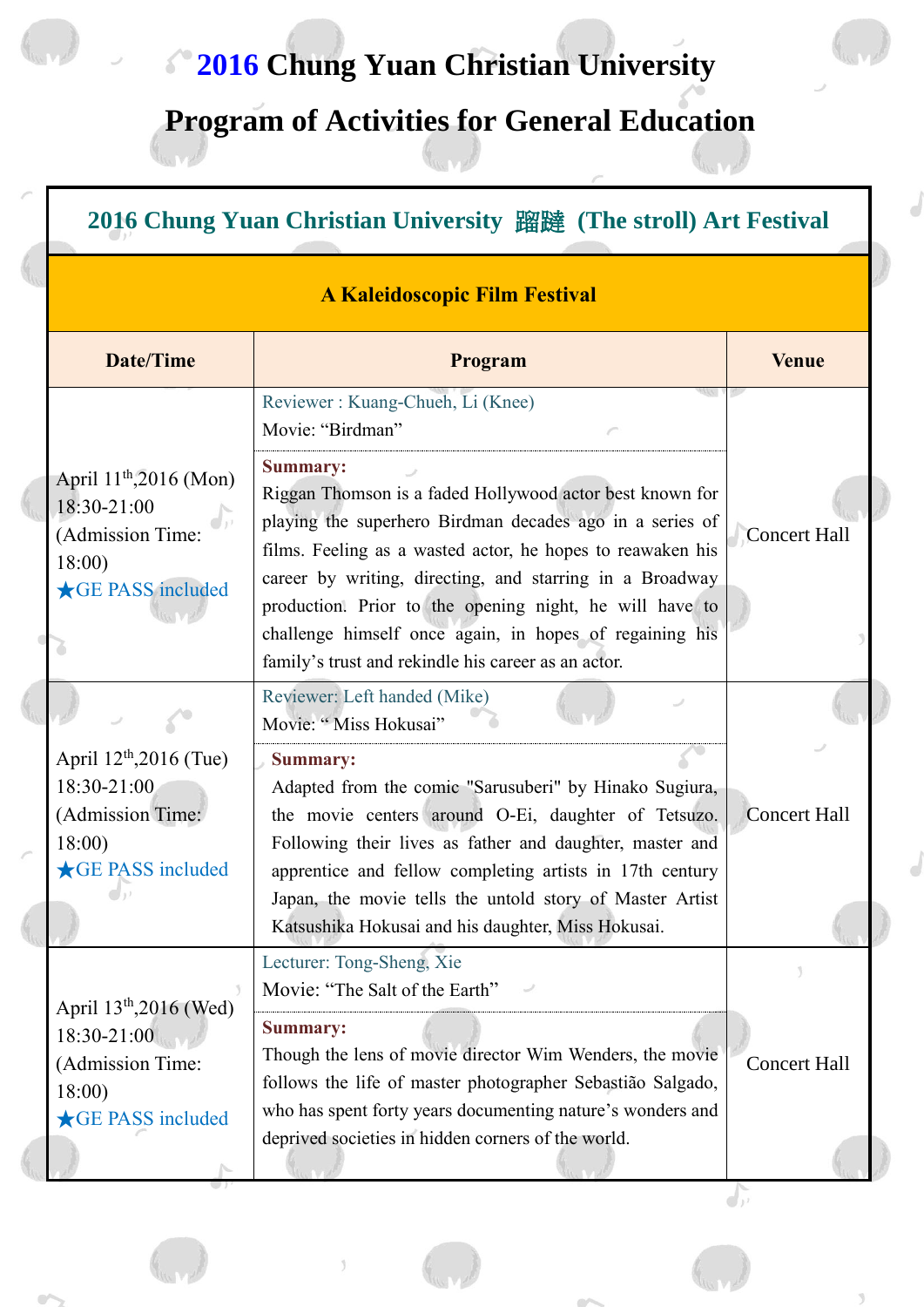| <b>Music/Theater/Dance</b>                                                                    |                                                                                                                                                                           |                                                                                             |  |  |  |
|-----------------------------------------------------------------------------------------------|---------------------------------------------------------------------------------------------------------------------------------------------------------------------------|---------------------------------------------------------------------------------------------|--|--|--|
| <b>Date/Time</b>                                                                              | Program                                                                                                                                                                   | <b>Venue</b>                                                                                |  |  |  |
| May 3rd, 2016 (Tue )18:30<br>(Admission Time: 18:00)<br><b>★GE PASS included</b>              | WorkShop In Heaven<br><b>Eye Contact of you</b> "<br>theater-gender interactions                                                                                          | <b>Concert Hall</b>                                                                         |  |  |  |
| May 5 <sup>th</sup> , 2016 (Thu )18:30<br>(Admission Time: 18:00)<br>GE PASS included         | What is Composition? Lecture Concerts<br>The Operas in the Novels: Monte<br><b>Cristo and Madame Bovary "</b><br>musical lecture and performance                          | Reili Chapel                                                                                |  |  |  |
| May 9 <sup>th</sup> ,2016(Mon)18:30<br>(Admission Time: 18:00)<br>GE PASS included            | Guo Guang Opera Company of<br><b>National Center for Traditional Arts</b><br><b>Monkey King"</b><br>Peking opera                                                          | <b>Concert Hall</b>                                                                         |  |  |  |
| May 11 <sup>th</sup> ,2016(Wed) 19:00<br>(Admission Time: 18:20)<br>GE PASS included          | Performance Workshop<br><b>Only Peach Blossom Land "</b><br>Theater-adaptation of the classic<br>chinese literature $\langle$ tao hua yuan ji $\rangle$                   | Chung Cheng Hall<br>(For tickets, please<br>contact the Center for<br>General Education .)  |  |  |  |
| May $12^{th}$ , $2016$ (Thu) 19:00<br>(Admission Time: 18:30)<br>GE PASS included             | V.K<br>"Best For You" campus mini concert<br>Music-pop piano music                                                                                                        | <b>Concert Hall</b>                                                                         |  |  |  |
| May 16 <sup>th</sup> ,2016(Mon )18:30<br>(Admission Time: 18:00)<br>GE PASS included          | Taipei Percussion<br><b>Percussion Is Very Fun"</b><br>Music-Percussion with everyday<br>objects                                                                          | <b>Concert Hall</b>                                                                         |  |  |  |
| May 19 <sup>th</sup> , 2016(Thu) 18:30<br>(Admission Time: 18:00)<br><b>★GE PASS included</b> | <b>Sun-Shier Dance Theatre</b><br>The Place: a Puppet, a Closet, a<br>$\boldsymbol{\epsilon}$<br>Fantasy"<br>Contemporary dance- relationship<br>between man and entities | <b>Concert Hall</b>                                                                         |  |  |  |
| May 24 <sup>th</sup> , 2016(Tue) 18:30<br>(Admission Time: 18:00)<br><b>★GE PASS included</b> | Wu Zhao Nan Xiang Sheng & Theater<br>Association<br><b>Xiang Sheng Impossible "</b><br>Xiang Sheng-challenging norms of<br>Xiang sheng                                    | Chung Cheng Hall<br>(For tickets, please<br>contact the Center for<br>General Education . ) |  |  |  |
|                                                                                               |                                                                                                                                                                           |                                                                                             |  |  |  |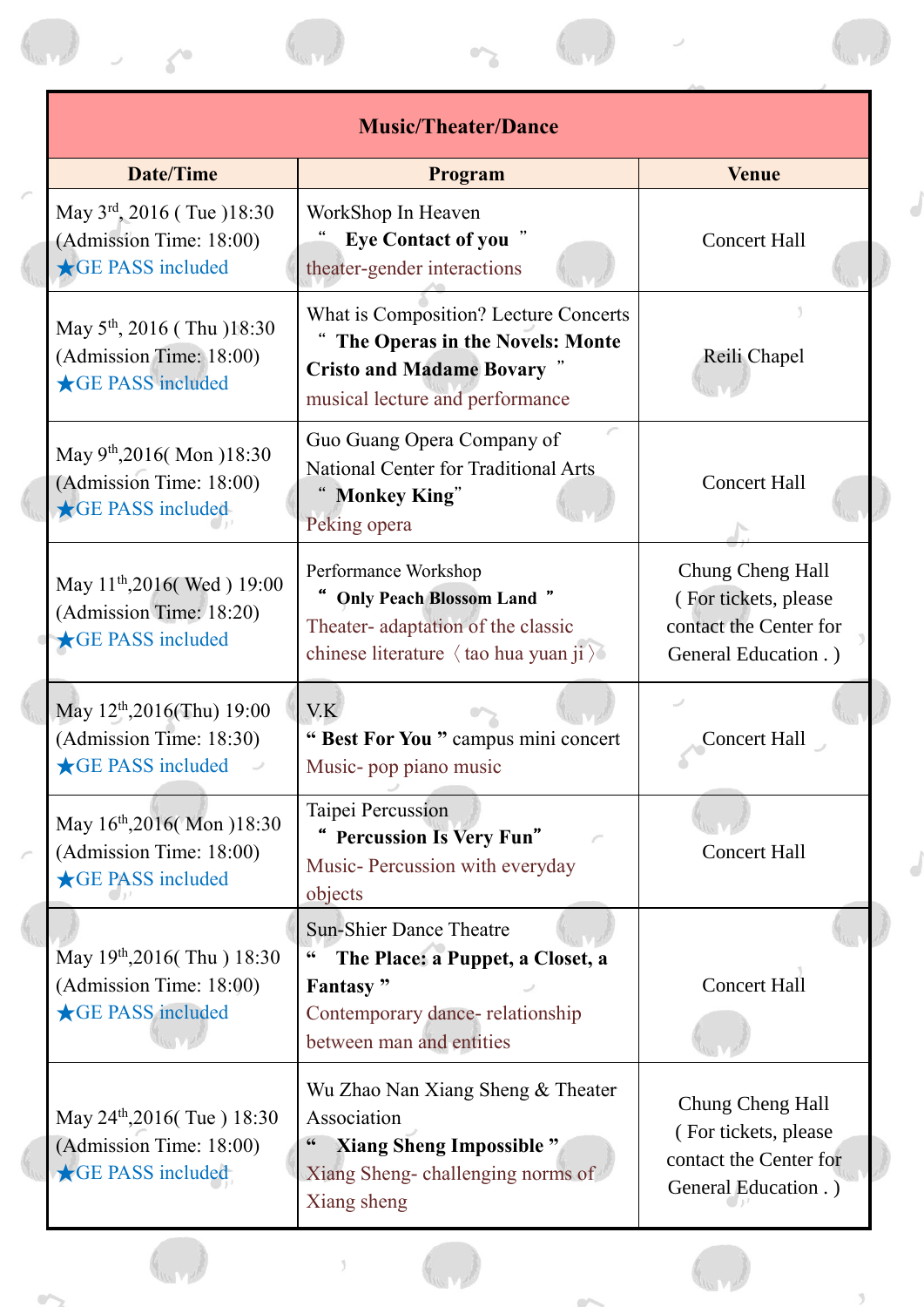## **Lectures of Visual Arts**

#### **Brief introduction** :

 $\int_{J'}$ 

Explore a wide range of topics such as religion, travelling, technology, life, architecture and the land with the lecturers. Embrace a journey of self-discovery and uncover the beauty of art in everyday lives of you and me.

| <b>Date/Time</b>                                                                                                        | <b>Lecturer</b> | <b>Topic</b>                                                  | <b>Place</b>                   |
|-------------------------------------------------------------------------------------------------------------------------|-----------------|---------------------------------------------------------------|--------------------------------|
| March 28 <sup>th</sup> , 2016(Mon)                                                                                      |                 |                                                               |                                |
| 18:30-20:30<br>(Admission Time: 18:00)                                                                                  | Tung Shen, Hsie | <b>Design vs. Photography</b>                                 | Reili Chapel                   |
| <b>★GE PASS included</b>                                                                                                |                 |                                                               |                                |
| March $29th$ , $2016$ (Tue)<br>18:30-20:30<br>(Admission Time: 18:00)<br><b>GE PASS included</b>                        | Fred, Chung     | <b>The Paradox Beyond Time</b><br>and Space --- Taiwan Series | Reili Chapel                   |
|                                                                                                                         |                 |                                                               |                                |
| March $30th$ , $2016$ (Wed)<br>$13:10-15:00$<br><b>★GE PASS included</b>                                                |                 | Hui-Ching, Hsieh 新媒體藝術中的科技身體再現                                | Reili Chapel                   |
| $d_{\rm D}$<br>March 31 <sup>th</sup> , 2016(Thu)<br>18:30-20:30<br>(Admission Time: 18:00)<br><b>★GE PASS included</b> | Jun-Lin, Yeh    | 鑲嵌藝術巧遇傳統建築                                                    | Holistic Village<br>Auditorium |

 $\int_{I}$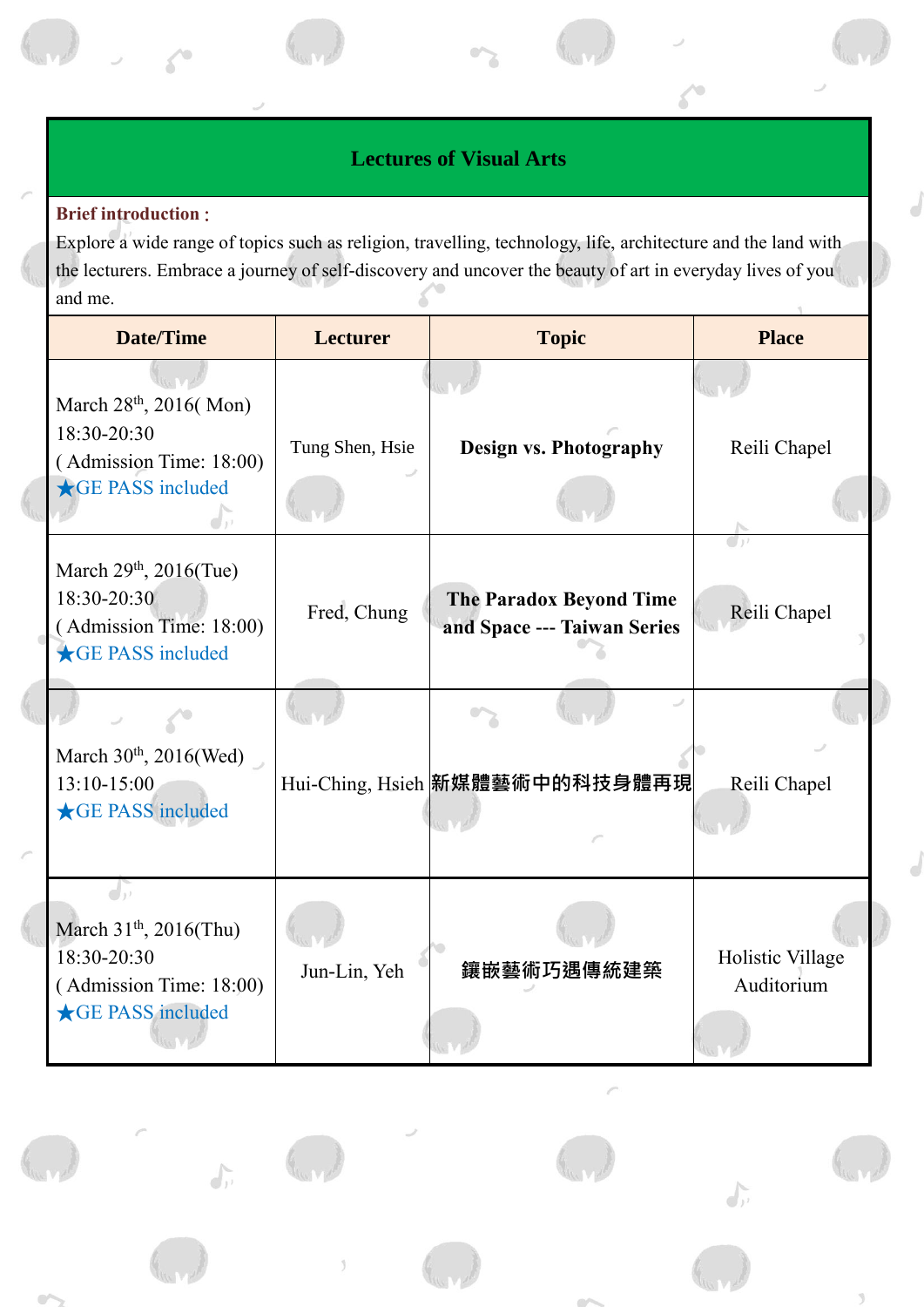### **Holistic Liberal Platform**

#### **Brief introduction** :

 $\int_{\mathcal{V}}$ 

Since the year 2015, CYCU had started the" Holistic Liberal Platform"in hopes of establishing holistic education in accord to the school's goals of developing well-rounded graduates. The talks will feature experienced lecturers and experts in their field sharing their findings and perspectives with the audience. With technology, humanities and arts as our main points of interest, the talks will feature topics that spans from (biology, inheritance, physic, astronomy, architecture, philosophy, poetry, theatre, opera and many more.)Thus with great pleasure we hereby invite all students, faculty and members of society to participate in our exciting and informative programs, we hope to see you soon!

| <b>Date/Time</b>                                                                | <b>Lecturer</b>      | <b>Topic</b>                                                                 | <b>Place</b>                                     |
|---------------------------------------------------------------------------------|----------------------|------------------------------------------------------------------------------|--------------------------------------------------|
| March 16 <sup>th</sup> , 2016<br>(Wed)<br>15:10-17:00<br>GE PASS included       | Chun-Chieh,<br>Huang | <b>Four Keywords of the Life</b><br><b>Education in the 21st</b><br>Century  | International<br>conference hall, 1F,<br>Library |
| April 13 <sup>th</sup> , 2016<br>(Wed)<br>15:10-17:00<br>GE PASS included       | Ming-Hui, Peng       | A new dimension of the<br>digital divide and<br>understanding of the world   | International<br>conference hall, 1F,<br>Library |
| May 18 <sup>th</sup> , 2016<br>(Wed)<br>15:10-17:00<br><b>★GE PASS included</b> | Xiao-Zhuang,<br>Guo  | 戲劇的人生                                                                        | International<br>conference hall, 1F,<br>Library |
| June 8 <sup>th</sup> , 2016<br>(Wed)<br>15:10-17:00<br>GE PASS included         | Hsing-Kuo, Wu        | From the past to the future-<br><b>Contemporary Legend</b><br><b>Theater</b> | International<br>conference hall, 1F,<br>Library |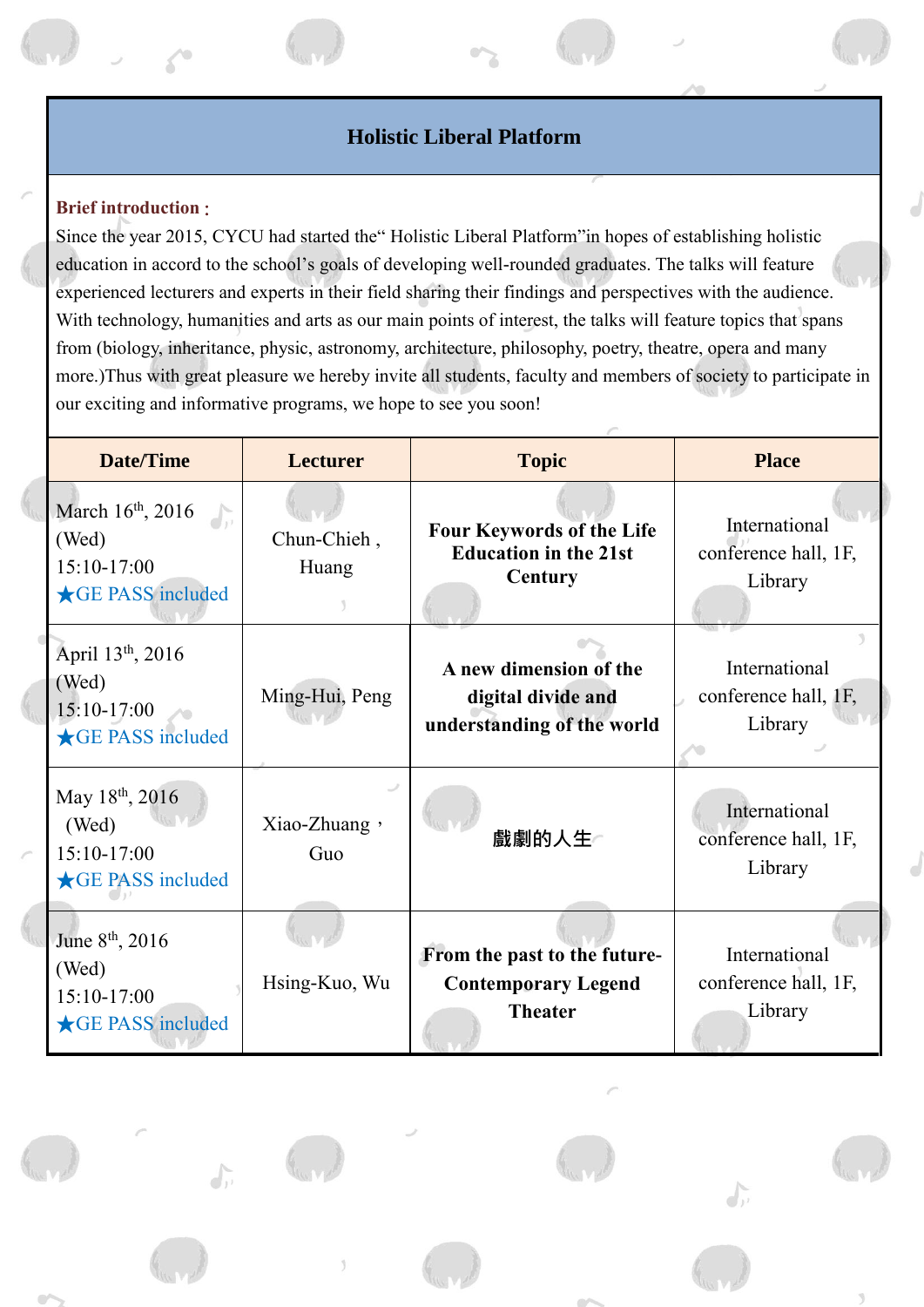### "**Private Screening Room**"**series photography exhibition**

#### **-Brief Introduction:**

The things one see and observe may seem fixed, rigid and absolute at first glance, but nothing is really absolute as one may have thought. When viewed from a different frame of mind, a different perspective maybe, a brand new image may just come into view, a picture that conveys personal, undisclosed thoughts. Plain words and expressions may provide a clue in explaining this seemingly abstract imagination, however though photography, one's thoughts and imagination can manifest into reality. Right now for a limited amount for time,"Private Screening Room"welcomes curious explorers to explore the tales behind each and every picture, the story I failed to put into words.

**-Date / Time:** April 25<sup>th</sup>~ June 3<sup>rd</sup>. For further details, please visit: http://cge.cycu.edu.tw. **-Venue:** Dickson Lee Hall 1F Exhibition Area (left of administration counters)

| <b>Date/Time</b>                                                  | <b>Photographer</b>                             | <b>Topic</b>                 | <b>Place</b>                                  |
|-------------------------------------------------------------------|-------------------------------------------------|------------------------------|-----------------------------------------------|
| April 25 <sup>th</sup> $\sim$ May 6 <sup>th</sup><br>$9:00-17:00$ | Tsong-Shyan, Jang                               | 在場-0.25 微表情                  | Dickson Lee Hall 1F<br><b>Exhibition Area</b> |
| April $25^{th}$ May $6^{th}$<br>$9:00-17:00$                      | Fred, Chung                                     | 自然與心靈對話                      | Dickson Lee Hall 1F<br><b>Exhibition Area</b> |
| April $25^{th}$ ~ May 6 <sup>th</sup><br>$9:00-17:00$             | Perception and<br>Depiction of Images<br>Course | The Flâneur, Mimesis & Truth | Dickson Lee Hall 1F<br><b>Exhibition Area</b> |

Organizer: Center for General Education

Contact: Ms. Yu-Chun Lu (03)265-6871

Please visit: http://cge.cycu.edu.tw

※ Students could get GE Pass (General Education PASS) from the Center for General Education at the end of the programs.

※ The seats of every auditorium are limited, please comply with the admission time.